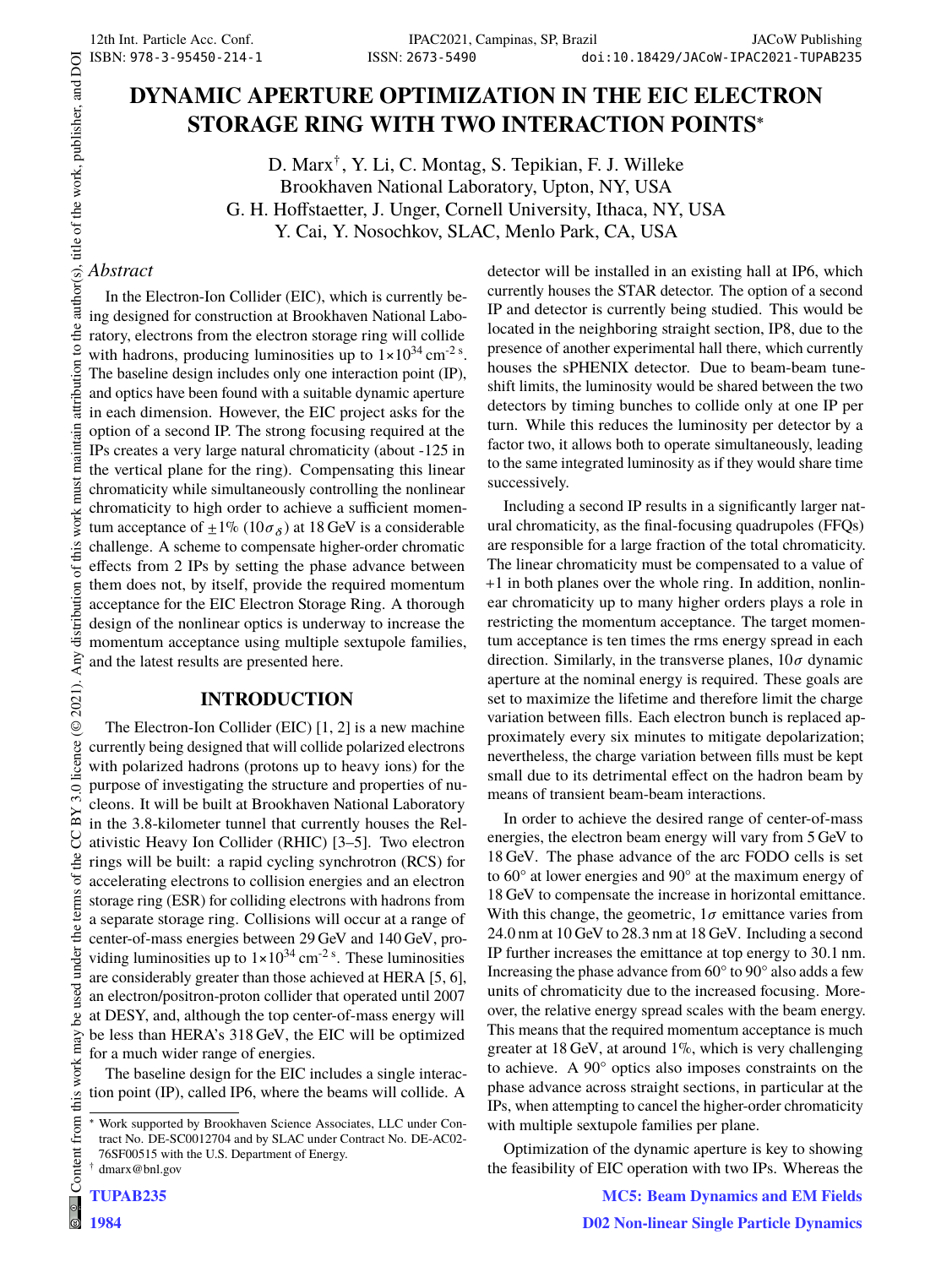requirements have been met in simulations with just one IP, work is ongoing to achieve the stated goals for the lattice with two IPs. This paper provides a summary of some of these recent efforts for the most challenging case of 18 GeV beam energy. In the following section, the cancellation of the off-momentum  $\beta$ -beat between the two IPs by setting an appropriate phase advance is considered. Thereafter comes a section on reducing the tune variation as a function of momentum by optimizing the W-functions  $[7, 8]$ , which are related to the off-momentum  $\beta$ -beat, followed by a section on synchrobetatron resonances. The baseline lattice version used for the studies presented here is referred to as version 5.3. Figure 1 shows the  $\beta$ - and dispersion functions for this lattice with 2 IPs, and Table 1 provides the main parameters. Further information on the ESR layout and design may be found in [1].



Figure 1: Linear optics functions for the ESR 2-IP lattice. The ring consists of six arcs, separated by straight sections. The beams collide at IP6 ( $s = 0$ ) and IP8 ( $s = 641$  m).

| Table 1: ESR 2-IP Lattice Parameters |  |
|--------------------------------------|--|
|--------------------------------------|--|

| <b>Parameter</b>                 | Value                |
|----------------------------------|----------------------|
| Beam energy                      | $18 \,\mathrm{GeV}$  |
| Circumference                    | 3834m                |
| Emittance                        | $30 \text{ nm}$      |
| Energy spread, $\sigma_s$        | $9.8 \times 10^{-4}$ |
| Synchrotron tune, $Q_s$          | 0.056                |
| Betatron tunes, $Q_x/Q_y$        | 51.12/42.1           |
| Nat. chromaticity, $\xi_x/\xi_y$ | $-107/ -125$         |
| $\beta_x^*/\beta_y^*$ at IP      | $0.42/0.05$ m        |

# **-BEAT CANCELLATION BETWEEN INTERACTION POINTS**

A large off-momentum  $\beta$ -beat,  $b = 1/\beta \frac{\partial \beta}{\partial \delta}$ , is produced by the strong focusing quadrupoles at the IPs, which contributes greatly to second-order chromaticity in the lattice [7–9]. A strategy for reducing this contribution is to set an appropriate phase advance between the two IPs such that

#### MC5: Beam Dynamics and EM Fields

ਰ<br>ਜ਼ a closed  $\beta$ -bump is formed and the  $\beta$ -beat wave from the ier. two IPs is confined to a section between them with a low publish contribution in the rest of the ring. This assumes interaction regions with similar chromatic contributions. The optimal work, phase advance will be close to an odd multiple of 90°, as the  $\beta$ -wave propagates at twice the betatron phase advance.

This scheme was successfully adopted in the HERA electron ring after the luminosity upgrade with the two IPs at opposite ends of the ring, so the  $\beta$ -bump comprised half the ring [5]. Two global families of sextupoles were then used for chromaticity correction. Due to the stronger focusing at the EIC ESR, this is far from sufficient, producing steep "chromaticity walls" at  $\pm 0.3\%$  momentum deviation, far short of the  $+1\%$  acceptance required. Figure 2 shows the W-functions,  $W = \sqrt{a^2 + b^2}$ , and tune as a function of momentum offset, computed using the matrix formalism in MAD-X [10]. Although the  $\beta$ -beat is zero at the IP,  $a = \partial \alpha / \partial \delta - \alpha b$  is nonzero, which results in a nonzero W-function at that point.



Figure 2: W-functions along the ring and tune as a function of momentum offset using two global sextupole families to correct the linear chromaticity.

# **INCREASING THE MOMENTUM ACCEPTANCE**

Setting the phase advance between IPs as detailed above is effective at reducing the second-order chromaticity; how-Setting the phase advance between IPs as detailed above<br>is effective at reducing the second-order chromaticity; how-<br>ever, higher-order chromaticity components still lead to a<br>small momentum acceptance. Additional sextunol small momentum acceptance. Additional sextupole families can be used for a more sophisticated chromaticity correction scheme. Four families of sextupoles (two per plane) provide control of the *W*-vectors and linear chromaticities indepen-

DOI

đ title

author(s).

to the a ion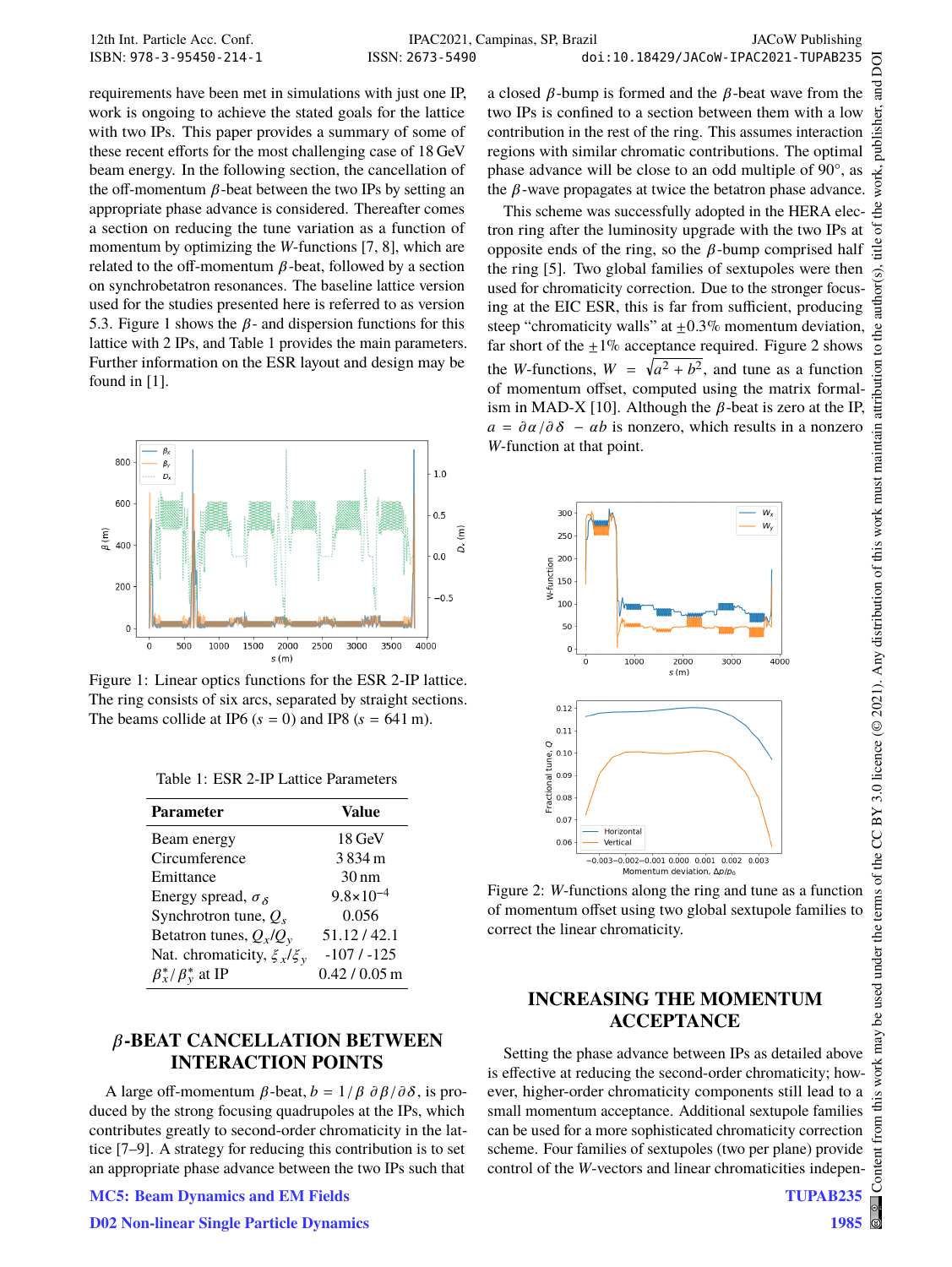DOI

dently for a 90° lattice, provided that the phase advance from the IP to the first sextupole in the arc is set suitably.



Figure 3: W-functions along the ring (top), tune as a function of momentum offset (middle), and dynamic aperture (bottom) using fourteen sextupole families over the ring. The dynamic aperture is computed in LEGO [11] with RF on and without synchrotron radiation.

In this scheme, sextupoles are used to match the  $W$ functions (i.e. both b and a) to zero at the IPs. A  $\beta$ -bump is contained between the FFQs downstream of IP6 and those upstream of IP8. The W-functions rise sharply at the other two FFQs (upstream of IP6 and downstream of IP8) and are then brought down over the course of two arcs adjacent to each IP. Artificial phase trombones have been inserted at every straight section to achieve the optimal orientation of the W-vectors; these will need to be incorporated into the lattice using the existing quadrupoles in due course. Fourteen independent families of sextupoles in total are used over the six arcs of the lattice. This solution was obtained through a combination of numerical optimization and manual adjustment. Optimizing the contributions to linear chromaticity in each arc was found to be very important. Figure 3 shows the  $W$ -functions and tune as a function of momentum offset, computed using the matrix formalism in LEGO [11]. This yields a momentum acceptance of  $\pm 0.7\%$  when tracking, a great improvement with respect to the two-family solution but still somewhat short of the  $+1\%$  target.

#### **SYNCHROBETATRON RESONANCES**

Further efforts were made to limit the tune deviation at large momentum offsets. However, despite achieving flatter tune functions and increased momentum acceptance with RF off, no significant increase in the momentum acceptance with RF on was observed. This apparent limit in the momentum acceptance was investigated, and it appeared to be caused by the tune crossing a synchrobetatron resonance line. In particular, the nominal tunes (see Table 1) make the  $Q_v - 2Q_s = p$  (integer) resonance especially problematic, as shown in Fig. 4. The nominal transverse tunes are selected by considerations relating to beam-beam and polarization effects. Shifting the transverse tunes by small amounts away from this resonance helps to increase the momentum acceptance.



Figure 4: Resonance diagram  $(Q_x, Q_y)$  with an example of a tune footprint superimposed.

#### **CONCLUSION AND OUTLOOK**

The EIC ESR lattice version with two IPs at 18 GeV presents a great challenge in terms of achieving the required dynamic aperture and momentum acceptance. Significant progress has been made in extending the momentum acceptance, although it still falls short of the  $+1\%$  desired.

Significant changes to the layout of the interaction regions are currently being implemented, which will have an effect on the chromatic properties of the lattice. One problem identified was the presence of dispersion in the solenoid spin rotators, and efforts are underway to limit this. New solutions for optimizing the dynamic aperture in the new lattice will have to be found, using the extensive knowledge and experience acquired so far. Further work on avoiding synchrobetatron resonances may be necessary, as the current working point seems particularly problematic. Finally, the results presented in this paper do not take into account errors, misalignments and beam-beam-interactions, and these will have to be considered.

> MC5: Beam Dynamics and EM Fields D02 Non-linear Single Particle Dynamics